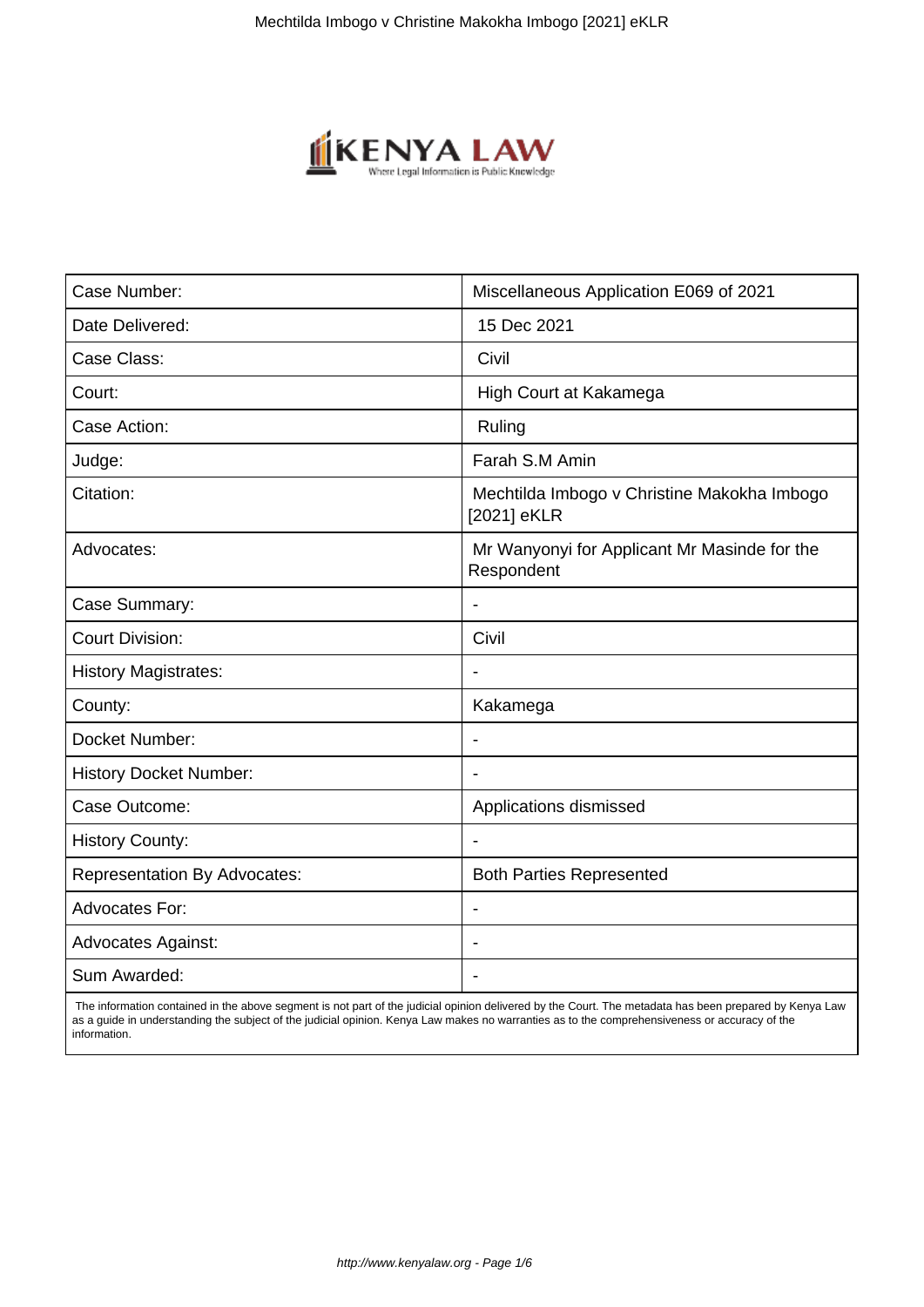## **REPUBLIC OF KENYA**

## **IN THE HIGH COURT OF KENYA AT KAKAMEGA**

### **MISCELLANEOUS APPLICATION E069 OF 2021**

## **B E T W E E N:**

**MECHTILDA IMBOGO........................................................................APPELLANT**

## **VERSUS**

## **CHRISTINE MAKOKHA IMBOGO....................................RESPONDENT**

# **R U L I N G**

1. The Court has before it two applications which were filed side by side, the second was filed before the first had been disposed of. They seek, in part, almost identical relief. By way of introduction and context, it is important to note that, there are several matters and numerous applications between the two parties to this dispute. The subject matter resolves around a burial dispute. The Deceased passed away and was buried in Trans Nzoia County by Applicant without involving the Respondent. The two Parties both claim to be the widows of the Deceased. The Plaintiff to the first suit states that she was excluded from the burial and attendant ceremonies. The Matters that have been brought by the Parties are:

(i) Butali SPMCC No. 210 of 2020 (filed by Christine Imbogo)

(ii) Kakamega High Court Civil Appeal No E020 of 2020 (by Metchilda Imbogo)

(iii) Kitale High Court Case (by Metchilda Imbogo)

(iv) Kitale High Court Civil Appeal No (Filed by Metchilda)

(v) Kakamega High Court Misc Application No E069 of 2021 (Filed by Metchilda).

2. The Respondent Christine Makokha Imbogo was the original Applicant/Plaintiff in the first suit in the Butali Magistrate's Court. That matter was decided on  $27<sup>th</sup>$  November 2020 by a Ruling of the same date. The Applicant here (Metchilda Imbogo) filed and Appeal against the decision of Hon Z.J. Nyakundi SPM delivered on  $27<sup>th</sup>$  November 2020. In addition, she used the Appeal to ask for further relief.

3. The relief prayed for in the earlier appeal filed by Metchilda Imbogo. That Appeal was filed against the Butali's court disallowing the PO and relied on the following grounds:

*a) That the ruling in Butali SPM's Court Civil Suit No. 210 of 2020 delivered on 27/11/2020 disallowing the preliminary objection dated 20/11/2020 be set aside and in its place the said Butali SPM's Civil Suit No. 210 of 2020 be struck out.*

*b) The Respondent be condemned to pay the appellant Costs of this appeal and costs of in the Butali SPM's Court Civil Suit No. 210 of 2020.*"

4. The Judgment in the Appeal was delivered on 25<sup>th</sup> May 2021. The Applicant was not successful. Although this file is related to an ongoing dispute before the Court, it was filed under a certificate of urgency dated  $8<sup>th</sup>$  June 2021 and given a new file number and that file was opened to register this Application.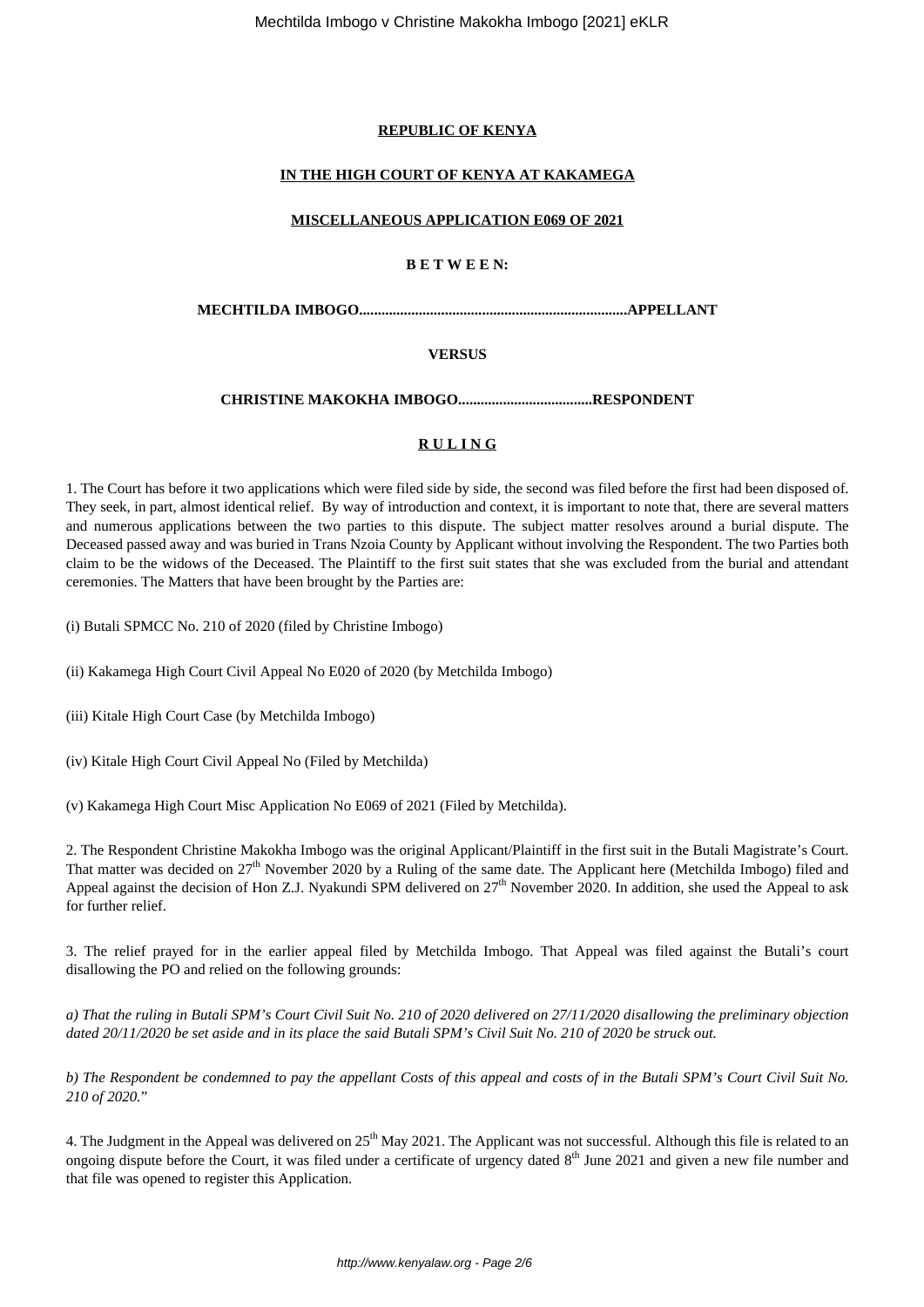5. The Application is by a notice of motion brought under *Sections 1A, 1B, 3A* and *Sections 17 and 18 and 63(e)* of the *Civil Procedure Act*, *Order 51* of the *Civil Procedure Rules* and *Article 165 of the Constitution.* The Application is seeking orders that:

"*1. This Honourable Court be pleased to certify the application urgent and service of the application herein be dispensed with*

*2. This Honourable court be pleased to call for the file number Bitalli No. SPMCC No. 210 of 2020 between Christing Makokha Imbogo -Vs- Methcilda Imbogo for the purporses of making appropriate orders/directions.*

*3. This Honourable court be pleased to transfer Butali SPMCC No. 210 of 2020 to Kitale Chief Magistrates Court or a court of similar jurisdiction within the jurisdiction of the place of burial of the Deceased for hearing and determination.*

*4. In the meantime there be a temporary order of stay barring Hon. Z.J. Nyakundi from proceeding with the hearing and determination of Butali SPMCC No.210 of 2020 pending the hearing interparties and thereafter pending the hearing and determination of the application herein.*

*5. Any other order the court shall deem fit.*

*6. Costs be provide for*."

6. The Application is based on the grounds that appear on its face and is supported by the Affidavit of the Applicant Metchilda Imbogo sworn on  $8<sup>th</sup>$  June 2012. The grounds are that:

"*i. The Applicant has challenged the Jurisdiction and manner in which the suit has been handled.*

*ii. The suit relates to exhumation of a body buried in Trans-Nzioa County.*

*iii. The orders that the court shall make are likely to impact on a pending probate matter number 24 of 2021 regarding the will of the deceased.*

*iv. The Court has bested itself with Jurisdiction and has refused to recuse itself from hearing the matter.*

*v. It is in the interest of justice that the matter be transferred to this court.".*

7. The salient facts garnered from the Supporting Affidavit are the Deceased passed away on  $12<sup>th</sup>$  November 2020. It is said that prior to his death he made a will which stated that he be buried at Lukesi Machewa Location Saboti Division Trans-Nzoia county. Also that in the Butali suit the Applicant was represented by a different law firm. R. E. Nyamu, who filed a defence and a preliminary objection. Also that the Court (in Butali) did dismiss the P.O. which prompted an appeal to the High Court.

8. It is then alleged that "*the High Court Judge while dismissing the appeal remarked that I still had a leeway of filing an Application to transfer the suit to the relevant court.*". The deponent then goes on to justify the need for urgency by saying the Plaintiff's Advocates had issued short notice for a hearing on  $7<sup>th</sup>$  June 2021 (in other words the day before). She says a new date was taken for  $5<sup>th</sup>$  July which was then changed to  $14<sup>th</sup>$  June 2021.

9. When the matter first came before the Court as currently comprised, an ex parte order for a stay was not granted but direction were given for a quick hearing. It should be stated that there is no independent verification of the hearing date for  $7<sup>th</sup>$  June 2021.

10. The Respondent (Christine Imbogo) appointed the same Advocates (Boniface Masende & Co Advocates. The Respondent filed grounds of opposition on 30<sup>th</sup> June 2021 and written submissions on the same day. It is clear she is saying this application is a duplication and therefore an abuse of process and forum shopping. The Grounds relied upon on: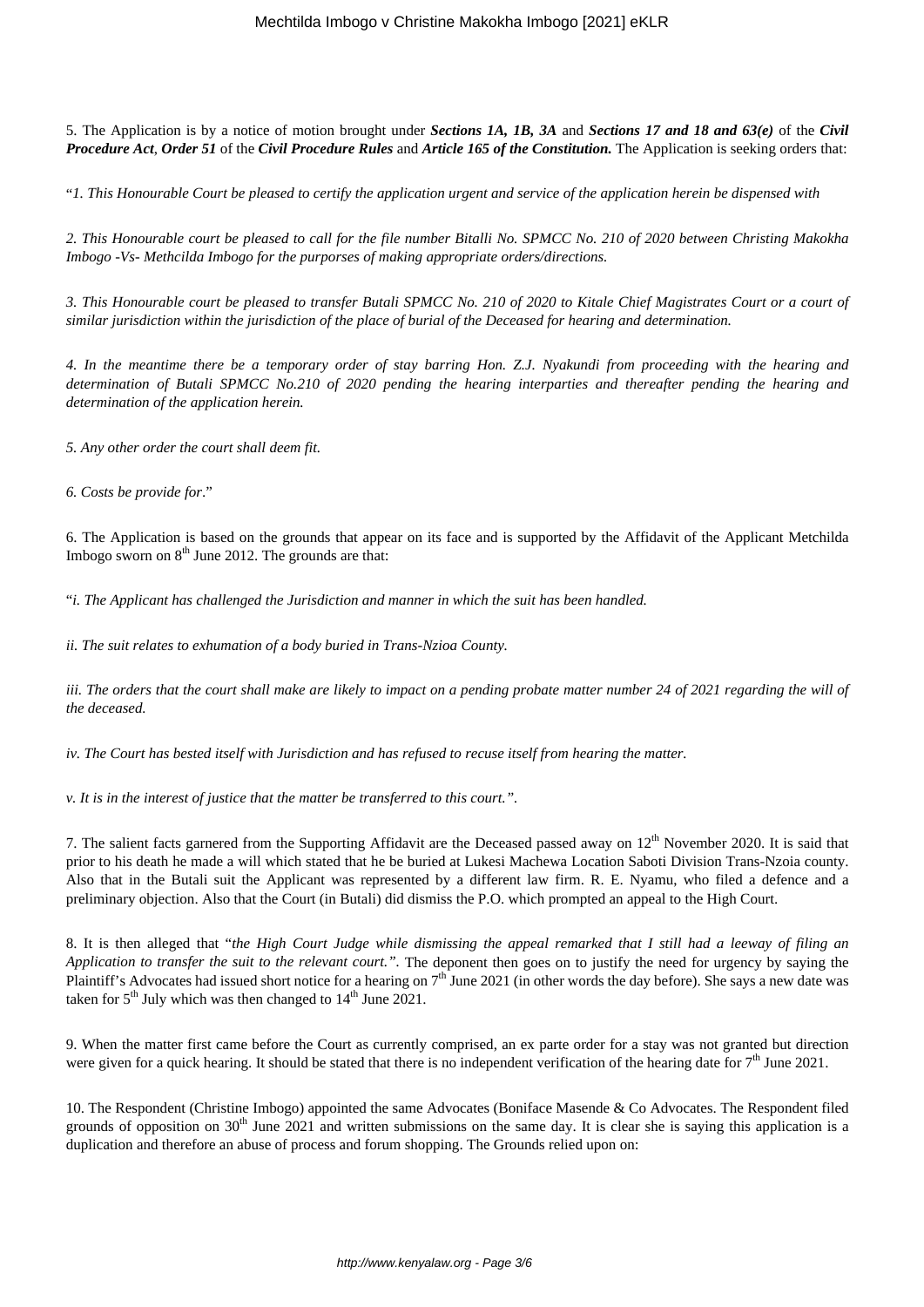"*1. THAT the application lacks merit, is frivolous bexation and amounts to an appeal against the judgment of this court delivered on 25th May, 2021 in Kakamega High Court Civil Appeal No. E020 of 2020 between Metchilda Imbogo vs Christine Makokha Imbogo who are the same parties to this litigation.*

*2. That the application is an abuse of the process of court intended to scuttle the just, efficient and expeditious determination of Butal Civil Case No. 210 of 2020 between Christine Makokha Imbogo vs Metchilda Imbogo which is a burial dispute concerning the deceased husband of the Respondent.*

*3. THAT the Applicant is engaging in forum shopping which should not be entertained by this court.*

*4. THAT on 14th June. 2021 the parties in this litigation appeared before the Honourable trial court at Butali Law Courts and by consent they fixed Butali CMCC NO. 210 of 2020 for hearing on 15th and 19th July 2021 both dates inclusive and the said hearing dates were proposeod by counsel for the Applicant herein. The trial court and the Respondent were never informed of these proceedings at the time of fixing the hearing dates.*

*5. THAT the Applicant has not demonstrated that she stands to suffer any substantial loss or prejudice if the proceedings before the trial court are allowed to proceed to their logical conclusion.*

*6. THAT the Honourable Court sitting at the Butali law Courts has the requisite territorial jurisdiction to hear and determine the dispute as the first instance court.* 

*7. THAT the is absolutely no justification in law in having the trial transferred to Kitale Law Courts.*

*8. THAT the question of jurisdiction of the trial court is Res Judicate.*

*Based on the above grounds the Respondent prays that the Notice of Motion dated 3rd June, 2021 be dismissed with costs to be borne by the Applicant and her Advocates on record jointly and severally.*"

11. It is interesting to note that the Grounds of Opposition directly contradict what is said by Metchilda Imbogo in her affidavit (on oath) in regard to the hearing dates being taken unilaterally and then being changed by the Advocates.

12. Having not succeeded in obtaining a stay from the High Court in June, on 6<sup>th</sup> July 2021 Mr Wanyonyi "*on behalf of Metchilda*" filed on Application in the Butali SPM's Court, also for a stay. From the Certificate of Urgency it is clear that the Hearing date was fixed for 15<sup>th</sup> July 2021. Making what was said by Metchilda in her affidavit untrue. In Butali it was said there should be a stay pending the High Court decision. That is an interesting approach given that the High Court itself had not granted the stay of the Butali proceedings. There was no ex parte stay forthcoming in Butali either.

13. On 9<sup>th</sup> July 2021 Mr Wanyonyi on behalf of Metchilda filed yet another application under yet another certificate of urgency. In that Application the prayer is for a stay pending the disposal of the Application for a transfer. It is noteworthy that at that time, the Application for transfer had been listed for hearing on a taken taken by Mr Wanyonyi  $(1<sup>st</sup>$  July 2021). In his certificate of urgency, Mr Wanyonyi's reason for urgency is that "the lower cour has refused to stay proceedings in Butali SPMCC NO. 210 of 2020 which is fixed for hearing on  $15<sup>th</sup>$  July 2021 when hearing of the main suit is due.

14. The Application of  $9<sup>th</sup>$  July 2021 was brought by notice of motion under Section 1A, 1B, 3, 6, 18 and 63(e) of the Civil Procedure Act and Orer 51 Rule 1 of the Civil Procedure Rules and all other enabling provisions of law. The Application seeks for orders that:

"*1. THIS Application be certified urgent and the same be heard forthwith ex parte*

*2. THAT pending hearing interparties and thereafter pending the determination of this application there be a stay of proceedings in Butali SPMCC No 210 of 2021*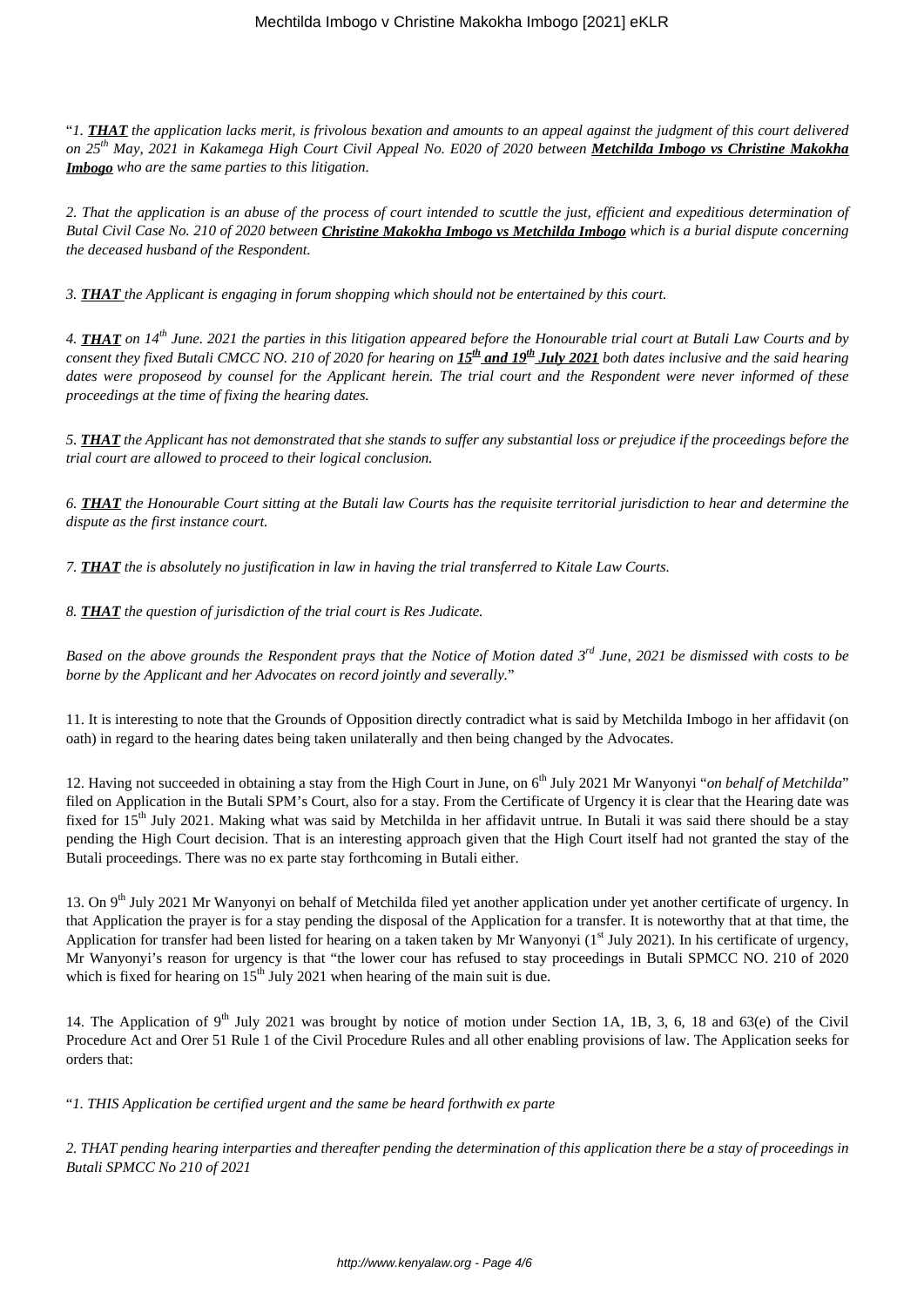*3. THAT proceedings in Butali SPMCC be stayed pending the hearing and determination of the application for transfer of suit.*

*4. THAT costs be in the course."*

15. The Application is supported by the Affidavit of Mitchilda Imbogo and relies on the following grounds:

"*1. That the applicant herein has filed an application to transfer Butalii SPMCC 210 of 2020* 

*2. That the Application is pending for hearing and determination*

*3. The court did direct that the application be made in the court of first instance.*

*4. The application was made but the court declined to make the orders other than directing that the application be heard on the same day the suit comes up for hearing.*

*5. The suit is likely to be concluded on the same day"*.

That application is supported by yet another affidavit sworn by Metchilda Imbogo. She says at paragraph 5 In her Supporting Affidavit that she is apprehensive that "the matter is likely to be concluded before the matter before this court is heard and determined.". She seeks a stay of the Butali proceedings. What Metchilda fails to disclose is that the issue of transfer has already been ruled upon by the High Court in Kakamega. That was a material fact and it was not disclosed within her ex parte application, which requires full and frank disclosure.

16. On 17<sup>th</sup> July 2021, the Applicant rather than proceedings with the hearing of the application sought further directions. Immediately thereafter the Applicant, Metchilda filed the Second application seeking (yet again) a stay. The Certificate went before Court 1 and an interim stay was granted until  $27<sup>th</sup>$  July 2021. On  $27<sup>th</sup>$  July this Court extended the stay and gave a date for Ruling. Unfortunately, on that date the Judge was required to attend essential training before going on leave.

17. The Issues for determination are:

(a) Whether this Court has jurisdiction to re-hear a dispute which it has already substantively adjudicated upon; namely. Whether

- (i) Whether the SPMCC in Butali has jurisdiction
- (ii) Whether the Plaintiff be afforded access to justice in the Court where she has issued her suit.
- (iii) Whether there are any cogent grounds to stay proceedings
- (iv) Whether there are grounds for transfer.
- 18. The Applicable Law

(1) *Section 5* of the *Civil Procedure Act (Cap 21)* provides:

*Any court shall, subject to the provisions herein contained, have jurisdiction to try all suits of a civil nature excepting suits of which its cognizance is either expressly or impliedly barred.*

(2) *Section 6* of the same Act provides: